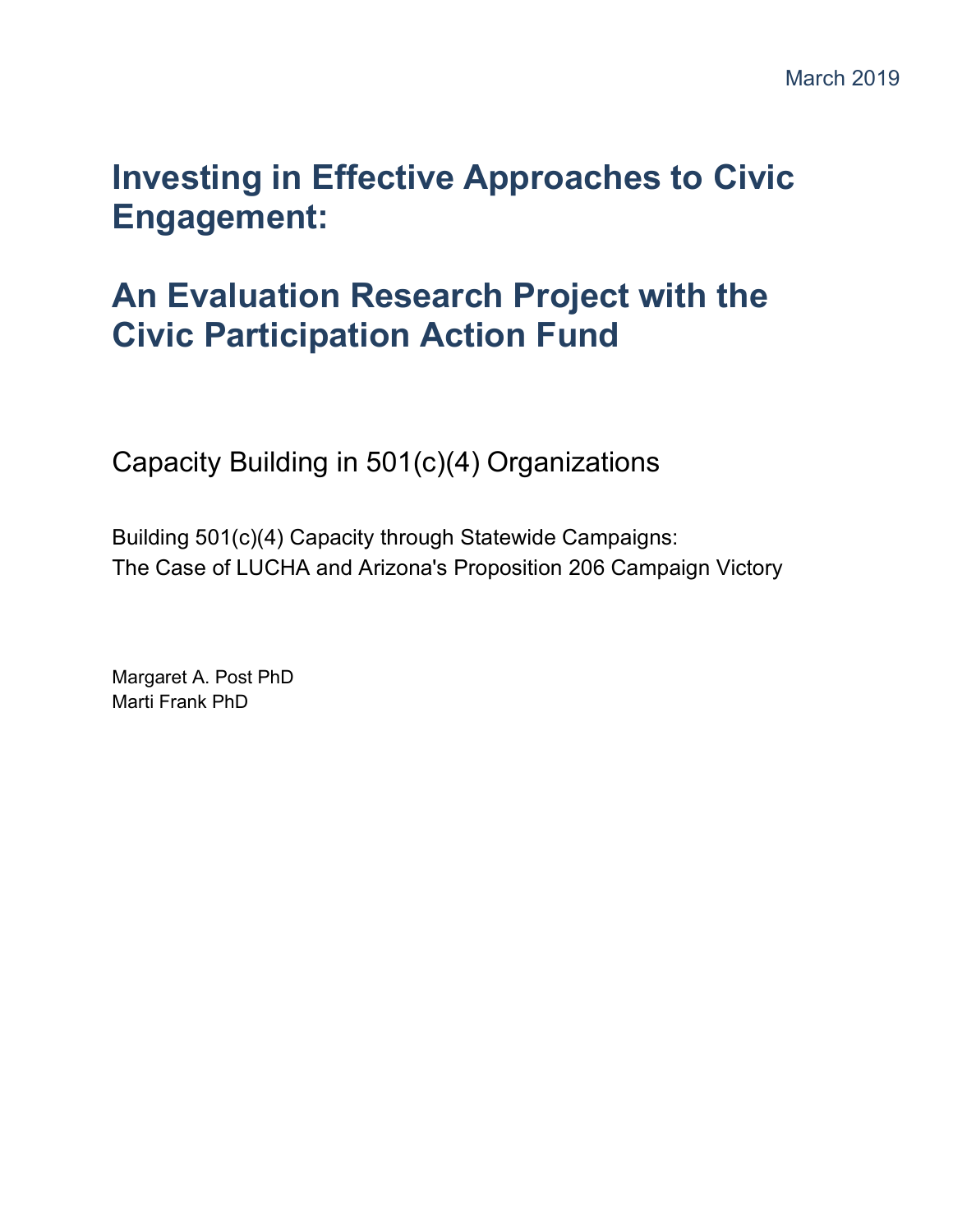# **Summary**

This research investigated how  $501(c)(4)$  organizations build and sustain capacity through issue and candidate campaigns. Using case study methods, the project documented the development of  $501(c)(4)$  organizational capacities in three organizations that received funding support from the Civic Participation Action Fund from 2016 to 2018. It explored how capacities were built, the extent to which issue and candidate campaigns supported capacity development, and the conditions under which such capacities can be maintained over time. The analysis addresses the factors that supported capacity building, how the factors can be replicated in other organizational contexts, and the ways the factors may facilitate organizations' independent political power. The research questions are investigated from the perspective of individual grantees and their ability to build organizations through campaigns. Findings are intended to inform how funders and nonprofit social-change organizations can invest in strategies that enhance capacity in 501(c)(4) organizations.

This report documents Arizona's Proposition 206 campaign to increase the minimum wage and establish provisions for paid sick time. It analyzes how the lead organization, Living United for Change in Arizona (LUCHA), built capacity through the campaign and how it is growing into a more effective 501(c)(4) organization. This case profile offers one picture of how grassroots 501(c)(4) organizations can develop into stronger organizations through campaigns. Our analysis also considers how certain capacities contribute to an organization's overall strength and the extent to which capacity growth can improve political effectiveness. For funders interested in supporting  $501(c)(4)$  organizations, the findings point to strategies that can bolster organizations' abilities to win campaigns and generate power.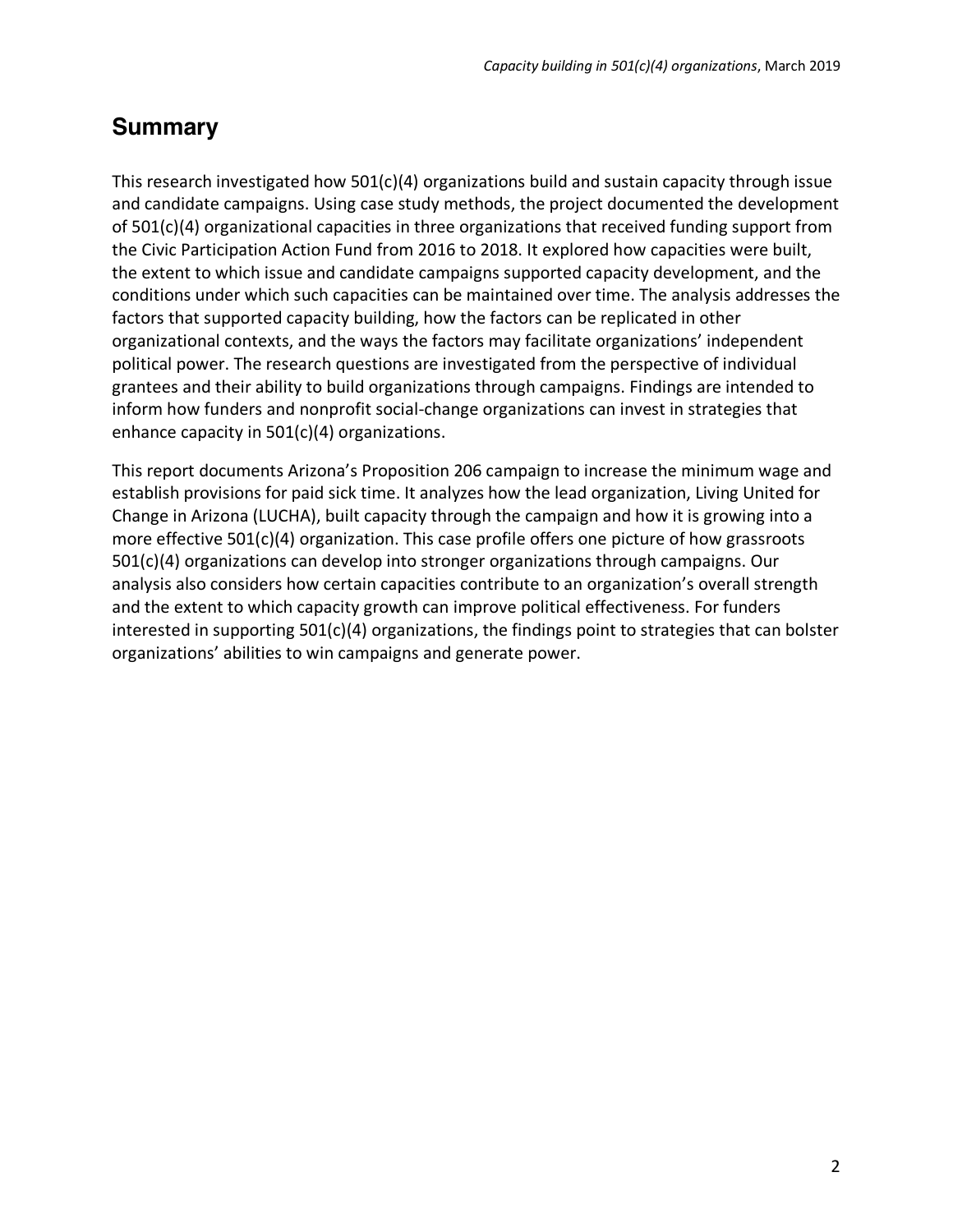# **Background**

## **Research Questions**

 

In 2016, the Civic Participation Action Fund (CPAF) embarked on an evaluation process to learn about effective approaches to civic engagement through the experiences of its grantees. A team of evaluators were invited to investigate questions that would shed light on the strategies and practices of 501(c)(4) organizations that build power in low-income communities and communities of color. One of four projects, *Capacity Building in 501(*c*)(4) Organizations* explored three research questions.

- **1. How do issue and candidate campaigns build 501(c)(4) organizations?**
	- a. Are there common factors that must be present for campaigns to build the capacities of the organizations working on them? For example, does it have to be a winning campaign?
- **2. What impact do issue and candidate campaigns have on the 501(c)(4) capacities of organizations that work on them?**
- **3. How do campaigns provide a foundation for organizations to create new capacities and strengthen existing ones? How do organizations sustain intraorganizational and interorganizational capacity over time?**

As the project evolved, it became evident that the findings also answered questions about the types of funding that grassroots organizations must attract in order to be successful at achieving independent political power. For the purposes of this analysis, *independent political power* is defined as the abilities to elect candidates aligned with constituents' values, to hold those elected officials accountable for their actions, and to influence legislative outcomes.<sup>1</sup> In many respects, findings about capacity point to effective strategies that can promote organizational development and support the building of independent political power.<sup>2</sup>

<sup>&</sup>lt;sup>1</sup> Demos uses a more expansive definition of independent political power that supports the analysis presented in this report and incorporates various dimensions of the strategic capabilities necessary to build power; https://www.demos.org/sites/default/files/imce/Updated%20Independent%20Political%20Power%20image.pdf.

 $<sup>2</sup>$  The report throughout discusses "civic engagement" which is intended to refer to the work groups conduct to</sup> assist and encourage people to develop the skills and knowledge for engaging in their communities and beyond, to advocate for issues they care about and to participate generally in the democratic process including voting. Similarly, the report discusses building "political power" which refers to the work of organizations to foster and facilitate activities in communities to advocate for issues and to hold their public officials accountable, and to empower individuals through these collective activities.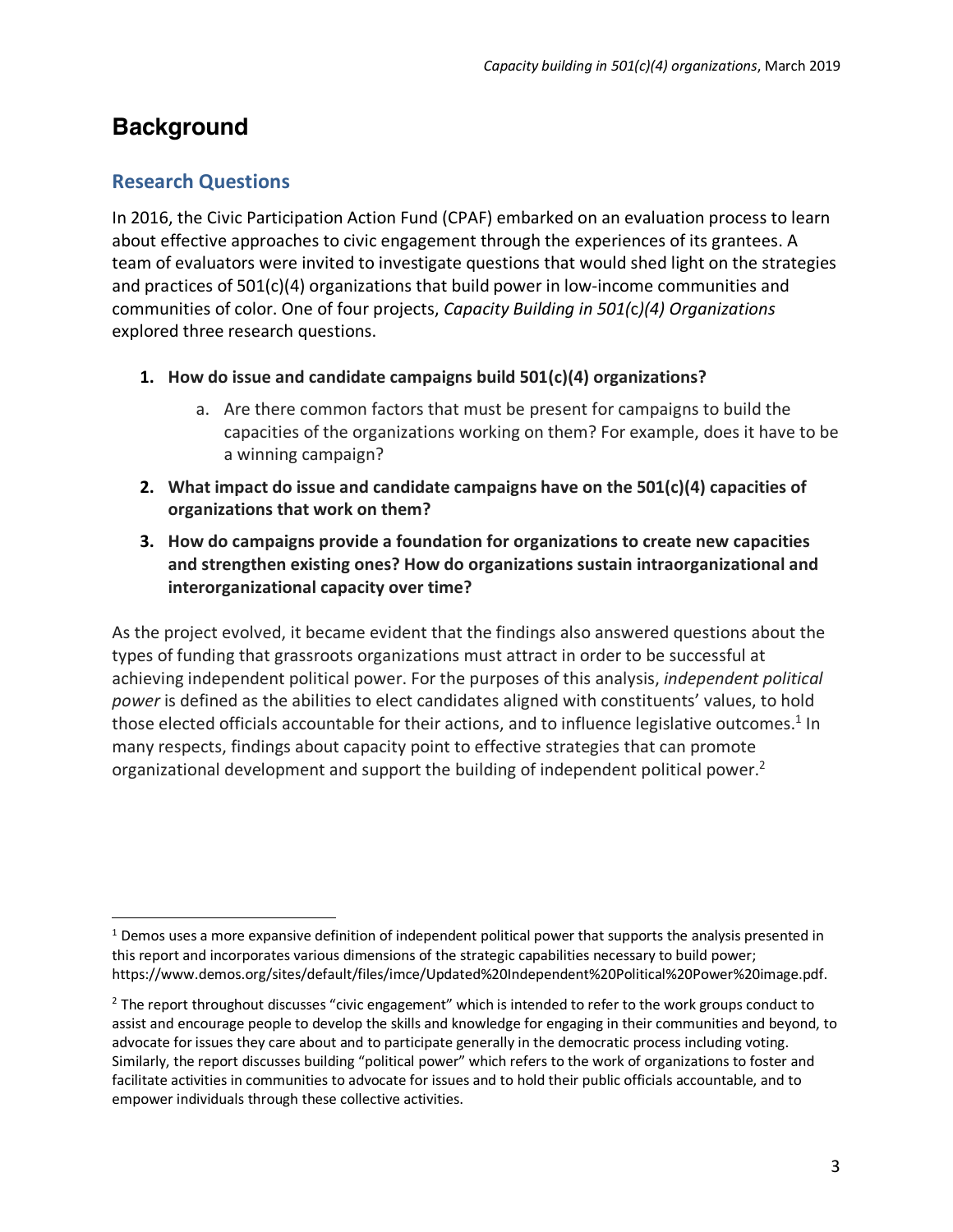# **High-Capacity 501(c)(4) Organizations Defined<sup>3</sup>**

The first phase of the project established a framework for defining high-capacity 501(c)(4) political organizations. Key informant interviews and a review of existing literature on nonprofit political organizations informed the definition and guided the exploration of research questions.

High-capacity 501(c)(4) organizations have five characteristics.

**1. Effectiveness at winning campaigns**

 

- **2. Ability to build and maintain an engaged constituency**
- **3. Political credibility and reputation with allies, public officials, and opponents**
- **4. Ability to influence legislative outcomes by making claims, wielding power, winning policy change, and holding public officials accountable**
- **5. Organizational designs and infrastructures that can ensure long-term sustainability**

The 501(c)(4) organizations are typically on a continuum of strengthening each element, but they are essential together for establishing and maintaining strong organizations. Such organizations benefit from the development of internal, or intraorganizational, capacities such as skilled and experienced organizational leadership, clear structures for staff management and support, the ability to fund-raise, and expertise in financial and legal management. They also have to develop and strengthen capacity for externally focused work—most often by means of interorganizational connections with allied organizations, public institutions, and political elites. Those capacities include coalition organizing, relationships with public decision makers, and legislative influence.

Many factors enable grassroots  $501(c)(4)$  organizations to achieve mission and to design and implement effective programs. For organizations engaged in ballot initiatives and other electoral campaigns, there are specific structures and processes that position them to lead successful campaigns, organize new and/or traditionally marginalized constituencies, and build statewide power for long-term legislative change. Some of those attributes are commonly found in both 501(c)(3) and 501(c)(4) civic and political organizations. However, certain factors ensure that 501(c)(4) organizations are more effective when such capacities are well developed, including executive leadership with experience in running electoral campaigns,

 $3$  There are more than 80,000 501(c)(4) social welfare organizations nationally as designated by the Internal Revenue Service. However, it is estimated that of that total, only about 4,500 of them are engaged in direct lobbying, advocacy, grassroots organizing, voter engagement, and other partisan political activities (For more information, see Post, Margaret and Boris, Elizabeth. 2019. "Civic Organizations that Promote Diverse Participation in American Democracy." Paper presentation. American Political Science Association Annual Conference.).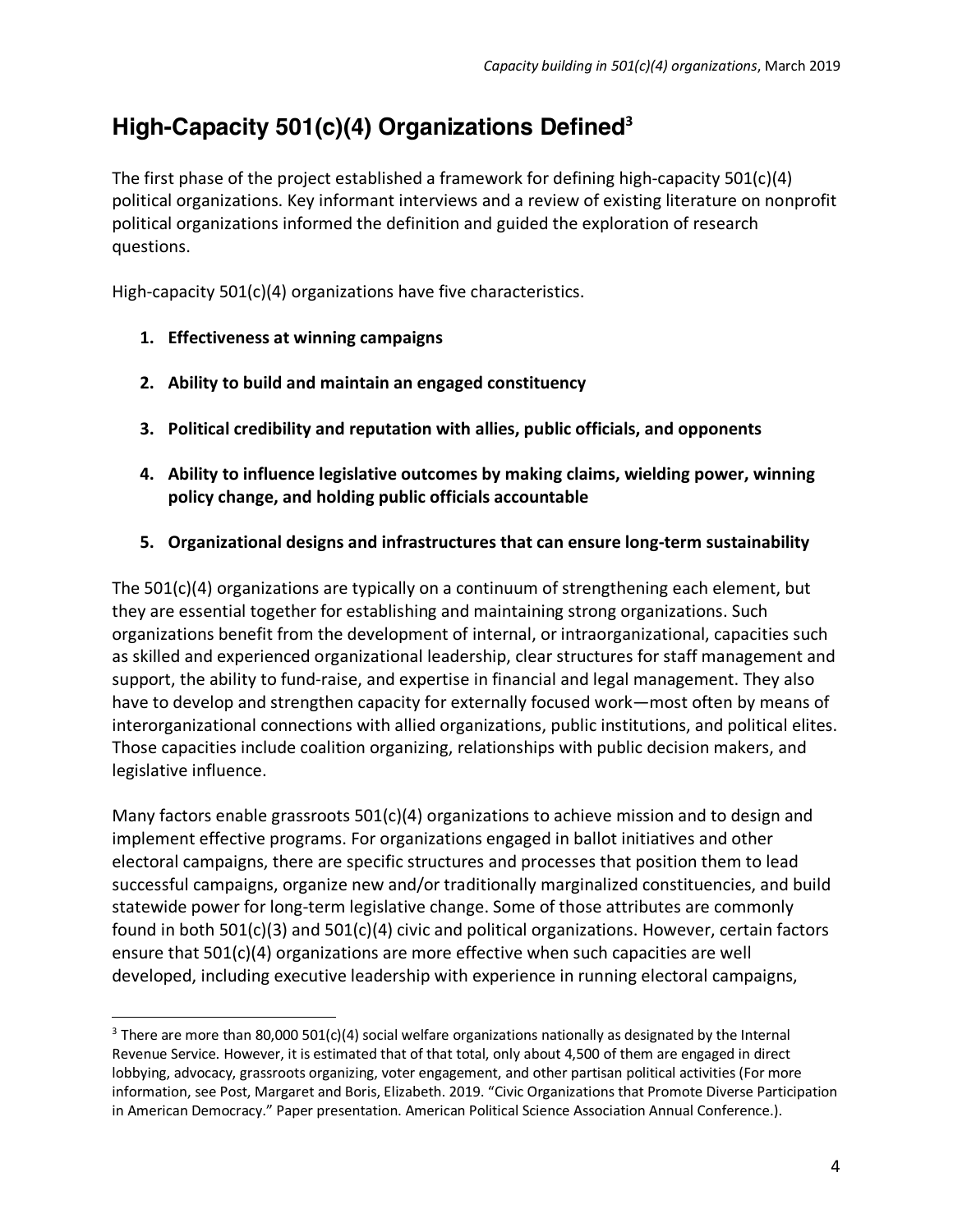constituent outreach, and leadership development training programs; high-functioning administrative systems; and credibility as coalition members or in relationship to decision makers.

When viewed together as intra- and interorganizational development, building capacity is a function of an organization's structures and processes for running campaigns, implementing programs, and achieving outcomes. We therefore used an iterative process to focus and refine nine variables that help us understand how different capacities contribute to building a highcapacity 501(c)(4) organization. The variables are categorized in Table 1 as either internally or externally focused.

| Internally focused        |                                                                                      |                                                                                                                                                                                                                                                                                                                                                                                                                                            |  |  |
|---------------------------|--------------------------------------------------------------------------------------|--------------------------------------------------------------------------------------------------------------------------------------------------------------------------------------------------------------------------------------------------------------------------------------------------------------------------------------------------------------------------------------------------------------------------------------------|--|--|
| 1.                        | Ability to fund-raise                                                                | Ability to raise money from national or state funders and from<br>$\bullet$<br>organization's base constituencies<br>Includes onetime or campaign-specific funding as well as long-term or<br>$\bullet$<br>sustainable funding, such as annual memberships                                                                                                                                                                                 |  |  |
| 2.                        | Campaign<br>management                                                               | Extent to which organization and its leaders possess ability to manage<br>$\bullet$<br>phases of campaign activity<br>Ability to strategize and implement well-managed campaigns<br>$\bullet$                                                                                                                                                                                                                                              |  |  |
| 3.                        | Communications                                                                       | Extent to which organization engages in message development, designs and<br>$\bullet$<br>uses polling data, and crafts and delivers its message to general public                                                                                                                                                                                                                                                                          |  |  |
| 4.                        | Constituency                                                                         | Ability to recruit, engage, and maintain a base of support sufficient to<br>$\bullet$<br>achieve short- and long-term goals                                                                                                                                                                                                                                                                                                                |  |  |
| 5.                        | Organizational<br>leadership                                                         | Leadership skills needed to achieve success and sustain effective 501(c)(4)<br>$\bullet$<br>work, including strategic planning and political analysis for inside-outside<br>strategy; capacity to direct and manage operations; and ability to maintain<br>vision for change rooted in organization's mission<br>Often, but not exclusively, a function of the skill and ability of individuals at<br>$\bullet$<br>the organization's helm |  |  |
| 6.                        | Staff management/<br>human resources                                                 | Organization's ability to support core management functions and internal<br>$\bullet$<br>operations, including compliance                                                                                                                                                                                                                                                                                                                  |  |  |
| <b>Externally focused</b> |                                                                                      |                                                                                                                                                                                                                                                                                                                                                                                                                                            |  |  |
| 7.                        | Coalition building                                                                   | Extent to which organization builds and maintains relationships with allied<br>$\bullet$<br>and peer organizations, labor, policy advocacy groups, and other entities in<br>the progressive infrastructure, including $501(c)(3)$ and $501(c)(4)$ donor<br>tables                                                                                                                                                                          |  |  |
| 8.                        | Influence and<br>relationships with state<br>decision makers and<br>political elites | Relationships with state decision makers, including allies, local and state<br>$\bullet$<br>public officials, and other political elites<br>Ability to mobilize constituency and resources for winning electoral and<br>$\bullet$<br>legislative campaigns and holding elected officials accountable                                                                                                                                       |  |  |
| 9.                        | Ability to influence<br>legislation                                                  | Capacity for applying inside-outside strategy to influence legislative and<br>$\bullet$<br>administrative policy environment<br>Skill set and infrastructure for managing and executing a political strategy<br>٠<br>that can influence policy outcomes                                                                                                                                                                                    |  |  |

*Table 1: Organizational-Capacity Variables*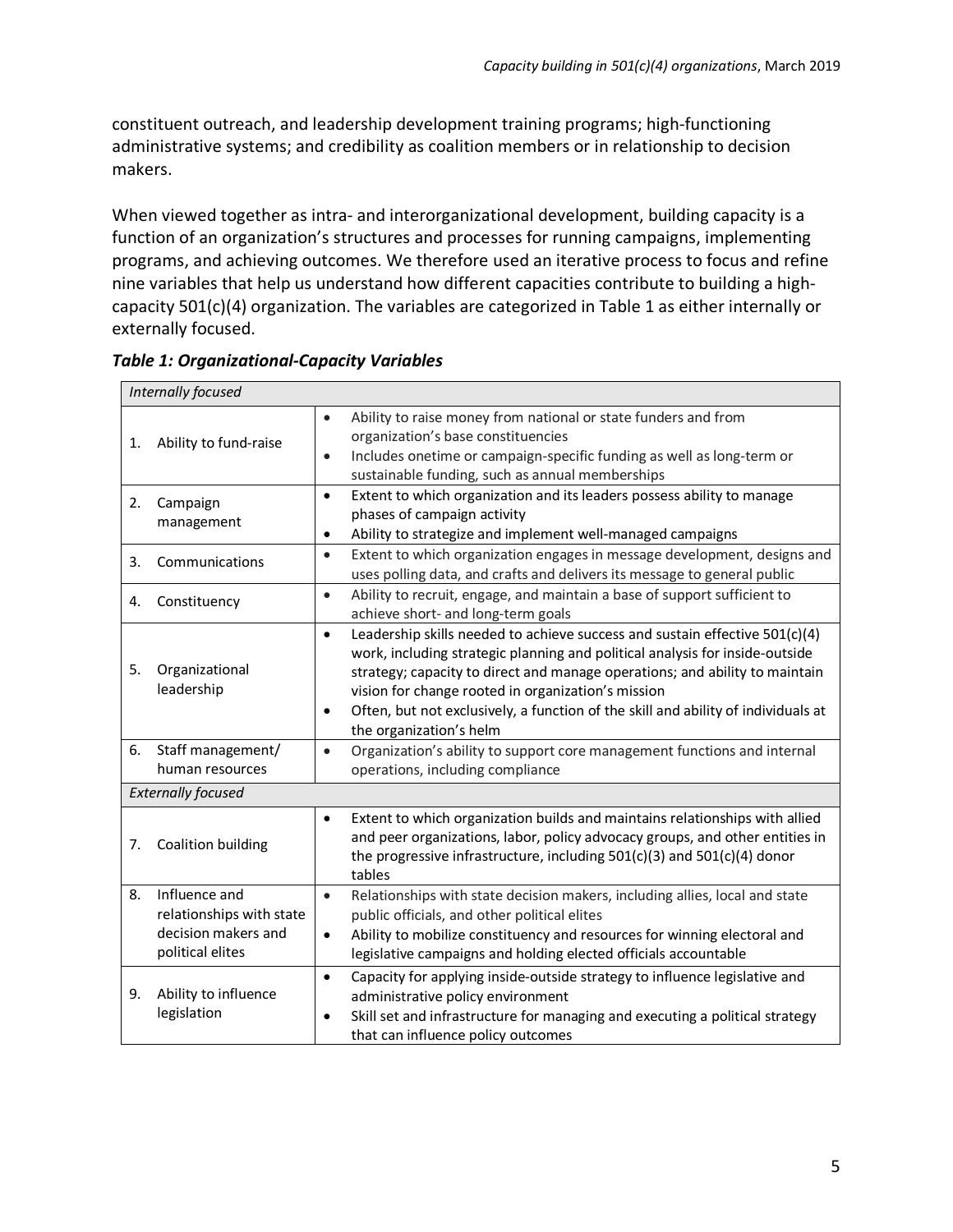# **Case Profile: LUCHA and Arizona's Proposition 206 Campaign Victory**

### **Overview**

The success of Arizona's 2016 Proposition 206 campaign—titled Minimum Wage and Paid Time Off Initiative—raised the minimum wage to \$10 per hour in 2017 and incrementally thereafter, rising to \$12 per hour in 2020. The new law also requires employers to provide 40 hours per year of paid sick time at businesses with 15 or more employees and 24 hours per year at smaller businesses, beginning July 1, 2017. Central to that campaign victory was a grassroots community organization, Living United for Change in Arizona, or LUCHA, that led the way in gathering signatures, organizing new constituencies of voters, and mobilizing the vote for a sweeping progressive win in the state, even amid the election of Donald Trump.

As a result of the campaign and the tenacity of LUCHA leaders Tomas Robles and Alejandra Gomez, LUCHA expanded its reach in Arizona and strengthened its strategic capacity for an inside-outside political program—a hallmark of highly effective 501(c)(4) organizations. The campaign enabled LUCHA and its leaders to test out—and show the success of—its organizing model statewide by targeting new and low-propensity voters while building up their campaign management skills for running ballot initiatives. That combination helped establish LUCHA as a go-to organization for statewide campaign strategy within the state's progressive infrastructure. This case examines how LUCHA's capacity as a 501(c)(4) organization was strengthened during the 2016 campaign and what the implications are for the organization's future organizing work. The analysis aims to identify opportunities and strategies that can be best supported by 501(c)(4) funders and investors.

## **The Proposition 206 Campaign**

The story of the Proposition 206 campaign in Arizona is not simply the story of a significant progressive electoral victory in a conservative state. Beyond the initiative's win, with 58 percent of the vote, there were other noteworthy successes for the progressive community that resulted from tenacious leadership, critical investments in a 501(c)(4) program, an unconventional campaign structure, and a strategy of base mobilization among new and lowpropensity voters. This is the story of a political shift in Arizona.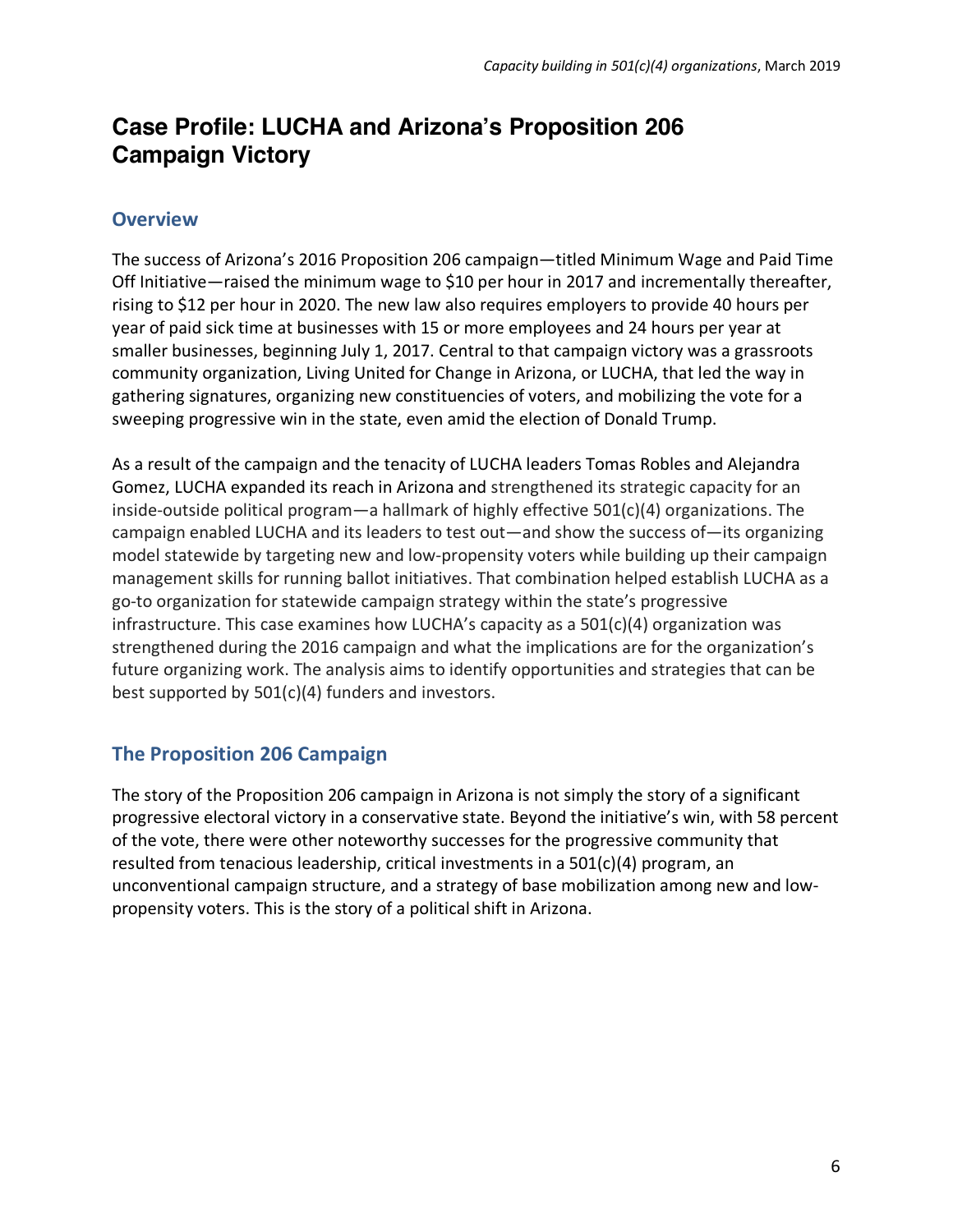*"The combination of those two efforts [Prop 206 and Bazta Arpaio <sup>4</sup> ] on a conceptual level vindicated this strategy of base mobilization and of specifically using Hispanic organizing organizations to get low-efficacy Hispanics engaged in politics and get them out to vote. That is a huge breakthrough in Arizona because there's been frankly a lot of cynicism and resistance over the last 10 years. That's really good."*

It is the story of new, progressive leadership and of catalytic action by key activists, funders, and campaign experts who cultivated a new way of building and executing campaigns. It is also the story of electoral breakthroughs in communities not typically targeted for turnout. This example demonstrates how a small grassroots organization can build its civic capacity through campaigns and how it is able to generate resources and community power for broader and deeper impact. One interview respondent described the Proposition 206 campaign as a catalyst for change in Arizona and how the progressive community funds, structures, and leads statewide campaigns.

Four phases of activity encompassed how the campaign unfolded. During the **foundationbuilding phase**, national funders were in conversation with state leaders about whether and how to run a minimum-wage ballot initiative in Arizona. In fall 2015, national funders including CPAF, the Rockefeller Family Fund, the Fairness Project, and the Center for Popular Democracy—members of Arizona's 501(c)(4) donor tables, local unions, and other key leaders in Arizona's progressive community began discussions about whether a ballot campaign for minimum wage would be a viable strategy in Arizona's 2016 election. Extensive negotiations focused on who would lead the campaign, how it would be structured, and how to best use the necessary funding for a statewide ballot initiative during a presidential election. Ultimately, the decision was made to have experienced campaigner Bill Scheel of consulting firm Javelina and Tomas Robles of LUCHA co-manage the campaign, with Alex Gomez at the helm of LUCHA. It was not an easy decision, and it could have easily deepened divisions within the progressive community.

With leadership in place and some early money from national and state donors, the campaign kicked off at the end of March 2016, when the application for the ballot initiative was filed on behalf of AZ for Fair Wages and Healthy Families. The **signature-gathering phase** began in April and was the crucial first test of the campaign structure, the donor base, and the ability of the campaign to use base mobilization and a field model that would yield the results necessary to put the question on the ballot. In particular, the campaign operated under a tight time frame and faced various political challenges and strategic disagreements inside the campaign that

 

<sup>4</sup> "Bazta Arpaio" is a pun for the Spanish word for *enough* (*basta*) but spelled with a *z* to include the abbreviation for *Arizona* (AZ).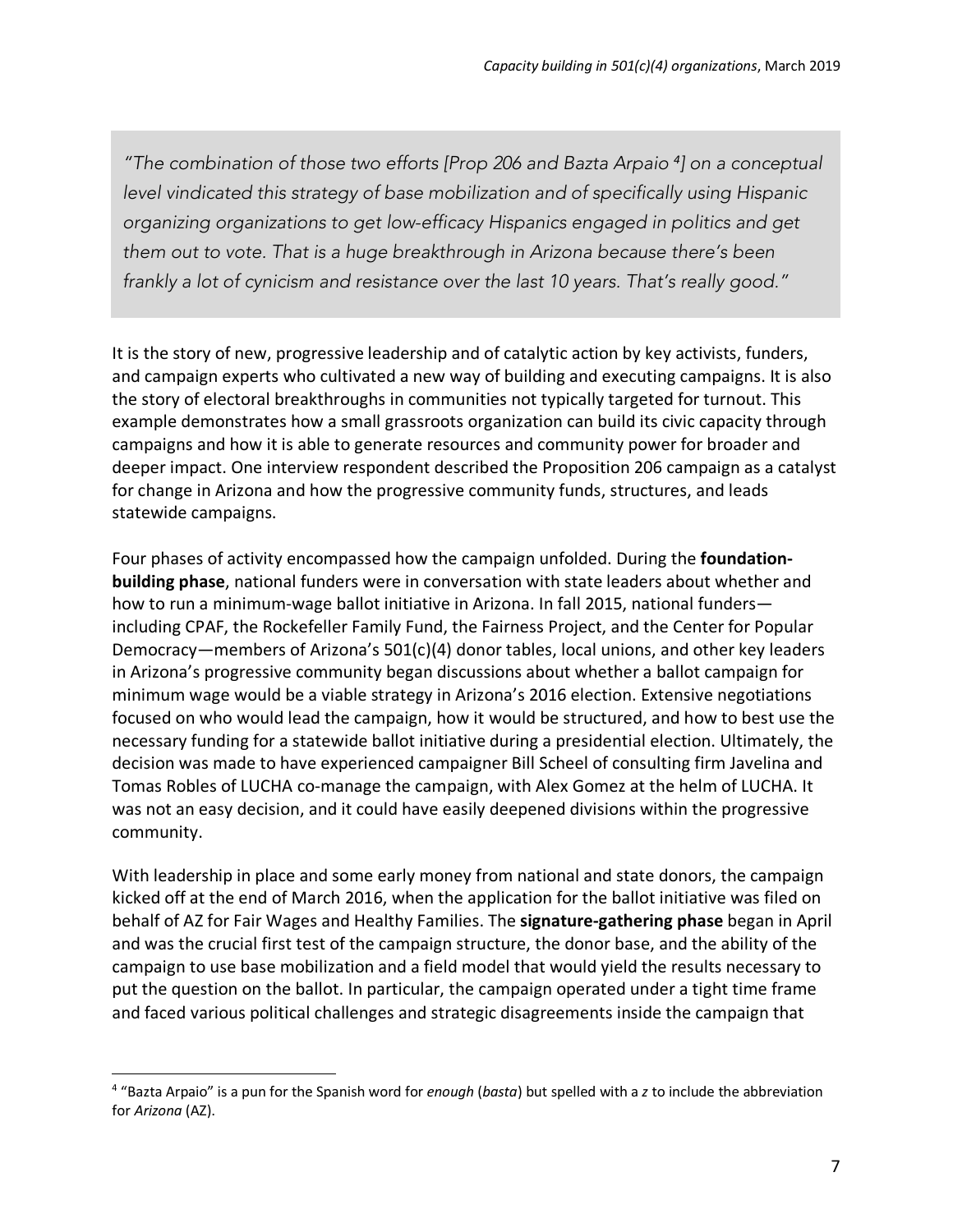delayed the start of signature gathering. On July 7, 2016, the campaign submitted 275,000 signatures to Arizona's secretary of state—enough to put Proposition 206 on the ballot.

Competing interests, opposing factions, and a lack of alignment about strategy between funders, unions, community-based organizations, and political elites impeded the start of the campaign and the signature gathering. This was in part caused by a lack of common agreement on aligning local and state interests with the interests of national actors. Even though there was no initial agreement about campaign structure, leadership, or strategy, the persistence of local players and their allies fueled what turned out to be a positive relationship of mutuality especially between Scheel and Robles—and an effective campaign outcome.

There was little opposition during the **general election phase**, and the Proposition 206 campaign successfully implemented an effective get-out-the-vote along with a responsive communications strategy that reinforced other campaigns across the state. In-state and national donors increased support as Election Day approached, including from the Arizona Education Association and United Food and Commercial Workers, two of Arizona's most active labor donors. LUCHA's field program that targeted low-propensity and new voters as key target constituencies helped build momentum not only for the Prop 206 initiative but also for other races, including the sheriff's race in Maricopa County to defeat Joe Arpaio. The program was infused with the energy, commitment, drive, and vision of the young people leading LUCHA, and both national observers and state progressive leaders interviewed for this case recognized the power of that leadership. On November 8, 2016, Proposition 206 passed with 58 percent of the vote—a sweeping progressive victory in an otherwise conservative state. As one respondent put it, "Arizonans got a raise and Donald Trump as their president."

In the aftermath of the election, the campaign faced a **legal challenge** to the new law. A coalition of business organizations filed to overturn Proposition 206 in December 2016 on the grounds that the policy would impose new costs without raising new revenue. This period was less a specific phase of the campaign, but defeating the challenge was crucial to preserving the new policy and ensuring that both the minimum-wage increase and the paid-sick-leave provisions would be codified into law. Coalition members, state progressive leaders, and the campaign were ultimately successful in defending all the provisions of the proposition. The Maricopa County Superior Court judge rejected the business group challenge in late December. Immediately after, the Arizona Supreme Court agreed to hear the case, and on March 14, 2017, the Arizona Supreme Court unanimously rejected it. The new law stands.

## **Capacity Analysis**

#### *Preexisting conditions*

The interviews revealed a set of preexisting characteristics that facilitated LUCHA's success in the Proposition 206 campaign. Though some characteristics may be unique to LUCHA, these conditions serve as the foundation for what supported LUCHA's capacity development.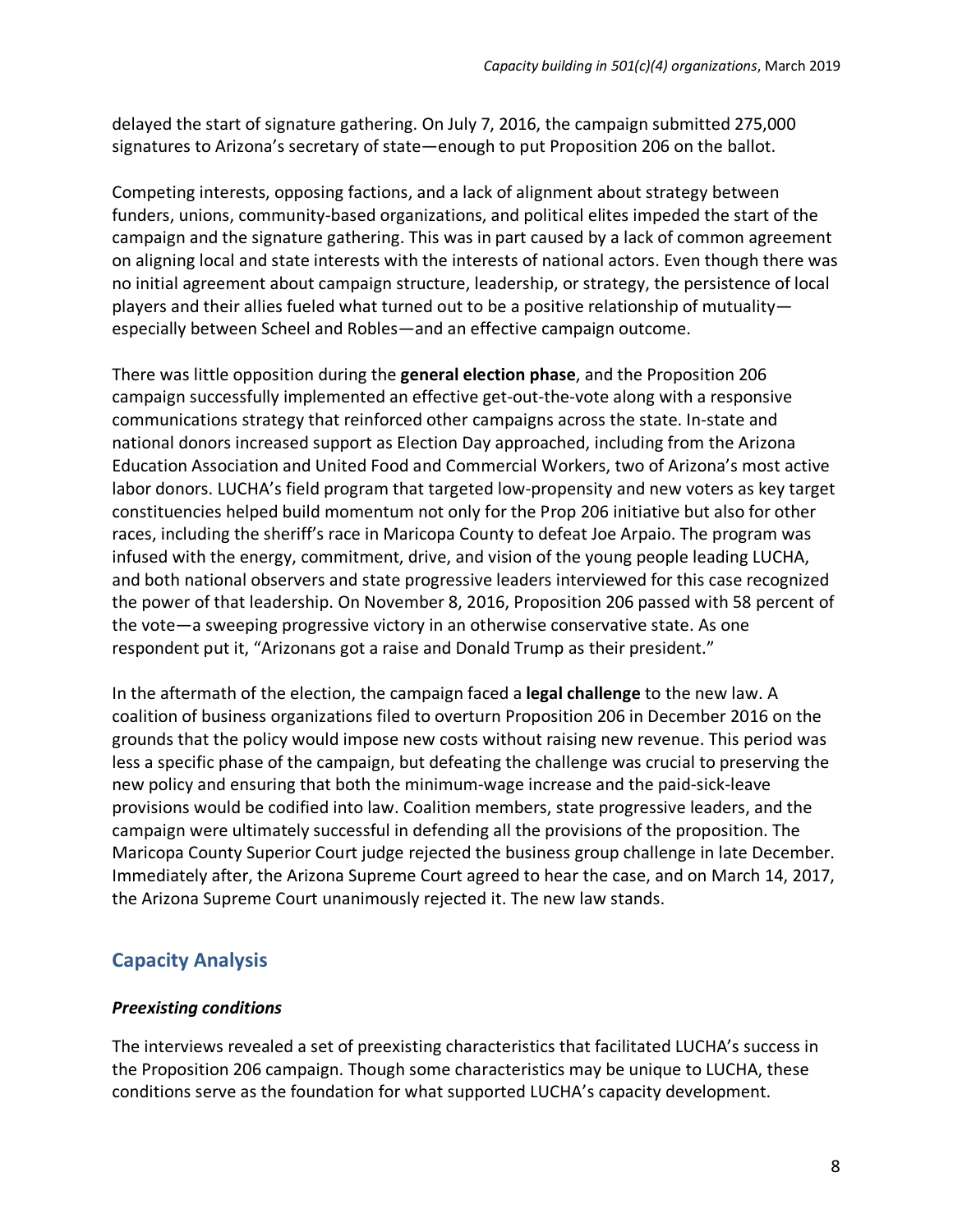LUCHA's **theory of change** oriented the Proposition 206 campaign around grassroots engagement and guided how the group wanted to approach constituent targeting. LUCHA is committed not only to reaching likely voters but also to reaching and cultivating new and lowpropensity voters in elections and beyond. LUCHA's leaders believed that its organizing approach—especially the leadership of young people of color—could facilitate a win on minimum wage and have a transformative impact in Arizona. Key allies in the state shared that determination and supported (1) a campaign leadership role for Robles and (2) LUCHA's responsibility in implementing significant portions of the campaign's field program.5

Robles and Gomez are young leaders of color who have been directly affected by the issues they organize around. They became involved in organizing in response to Arizona SB 1070 and the Dreamers movement—issues connected deeply to their lived experiences and the experiences of their communities. Their **unique experiences, connections to community, and developing organizing expertise** were integral leadership qualities that they brought to the campaign. However, certain political players and funders did not value or validate such experience. Even amid a dynamic of various biases that existed inside the campaign and within the political environment, those characteristics proved to be critical and compelling dimensions of their success.

LUCHA also built on the **momentum of earlier years** for the Proposition 206 campaign. The organization's work on the Fight for \$15 movement laid the groundwork for its successes in 2016. Its previous campaigns and organizing had established their record as a strong local, grassroots organization with the potential for broader impact. That early work also built credibility for LUCHA among some political elites, national partners and funders, and other progressive allies—relationships that were essential for supporting the organization's role in the Proposition 206 campaign. In addition, LUCHA's existing field-organizing strategy and skill set for direct, ongoing contact with primary constituencies were applied in the campaign and yielded positive results for engagement and turnout.

#### *Conditions that facilitated change*

 

In addition to preexisting characteristics, eight factors contributed to the success of the campaign and the development of LUCHA's organizational capacity through it. The factors cut across several of the capacity variables we explored and could be replicated in future campaigns that seek to build the capacity of nascent 501(c)(4) organizations.

Prior to the campaign, LUCHA was a **well-established community-based organization** in the communities where it organized. The group's national funders and in-state coalition partners recognized that position as well as LUCHA's experience on previous campaigns. This reputation

<sup>&</sup>lt;sup>5</sup> A difference of opinion surfaced in the interviews about whether LUCHA had been "well chosen" by national and state partners and funders or if LUCHA and its in-state allies claimed the space to lead the initiative. Our assessment is that it was likely a combination of LUCHA's leadership (Robles and Gomez) with their allies who had the ambition and determination to take on the challenge of running a ballot initiative, to claim the authority to lead, and, ultimately, to use the support by national partners and funders to lead the campaign.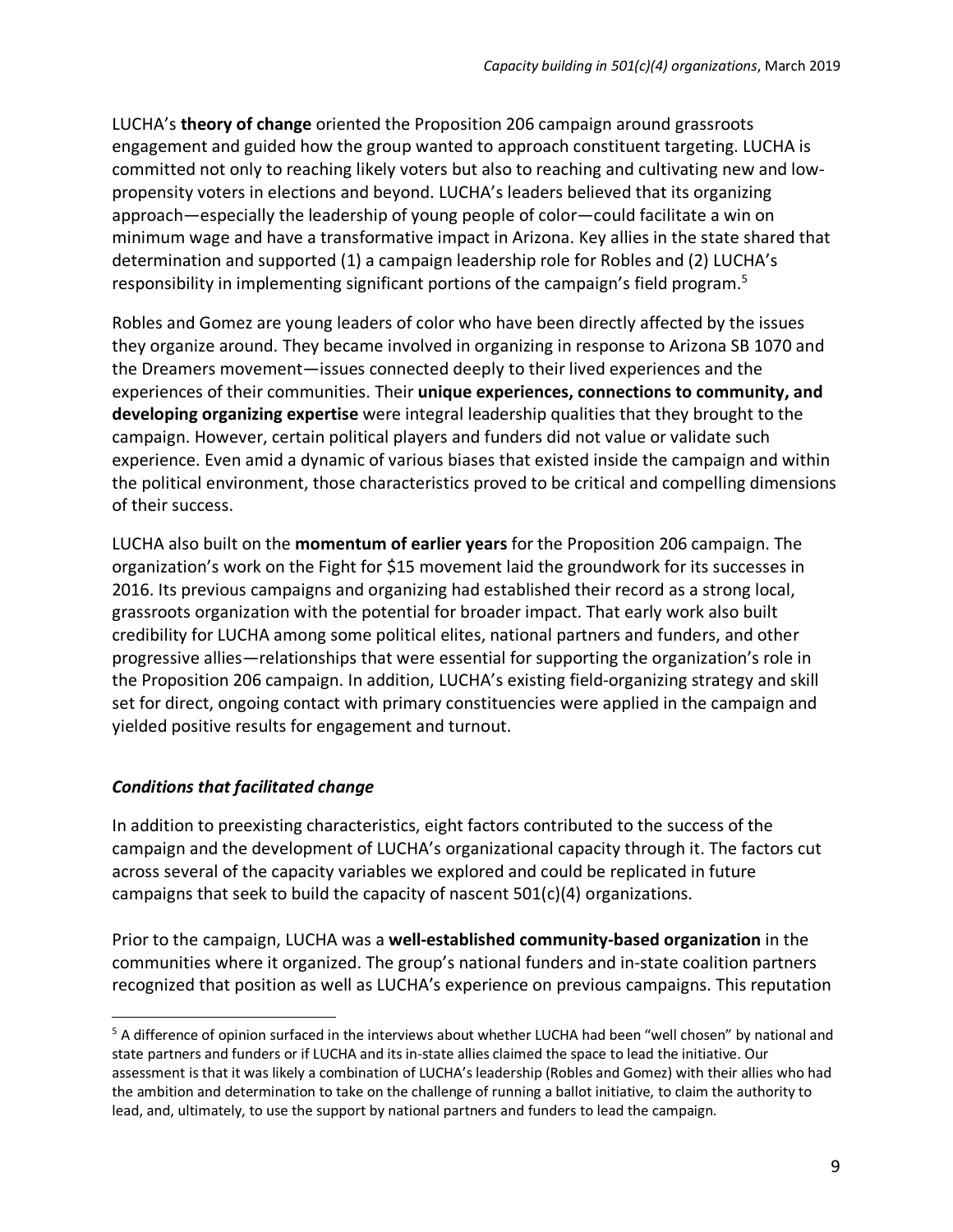in turn built legitimacy for a role in the Proposition 206 campaign. The successes of 2016 furthered solidified LUCHA's position as a leading community-based organization in Arizona. Second, LUCHA and its 501(c)(3) and 501(c)(4) partners possessed a **strategic vision** of how to win minimum wage that had a clear framework for what voters would support in the campaign and the type of field program needed to target those voters. Retrospectively, it was the right issue at the right time, and LUCHA put forth a winning strategy. Some actors wanted to wait until 2018, which caused serious tension. However, the momentum behind other minimumwage victories nationally, the determination of LUCHA's leaders and its champions in state, and support from national funders that believed in LUCHA's organizing approach propelled the campaign forward.

Third, **building a statewide ballot campaign operation** was important for building capacity at LUCHA. Having a strategic vision, developing the discipline needed for a statewide campaign, and making multiple layers upon layers of strategic choices that led to victory were integral to LUCHA's development as a 501(c)(4) organization. Unlike the traditional voter engagement activities of a 501(c)(3) organization, this process was critical to building up LUCHA's 501(c)(4) political capacities. The **nontraditional approach to a campaign structure that privileged local leadership** yielded a powerful outcome. The approach favored local knowledge and expertise, and ultimately it was respected and leveraged to advance the campaign. However, respect for Robles and Gomez's knowledge and expertise had to be earned—especially among the state's political elites and national funders—itself a problematic dynamic. Robles, Gomez, and other key allies in the state demonstrated tenacity in **overcoming such obstacles within the progressive movement**. They got a seat at the decision-making table, and garnered a legitimate voice for influence in the campaign's strategy by pushing to get the question on the ballot, dealing with legal issues related to the signature-gathering campaign, and advocating for a particular kind of field campaign. In many ways, their leadership broke through an entrenched political culture of who leads campaigns and controls resources.

Another hurdle to overcome was **organizing support from in-state allies and then catalyzing and mobilizing support from national funders and intermediaries**. LUCHA first gained support from local allies, which positioned the group to negotiate with national funders for a lead role. LUCHA also had support for playing a prominent role in the campaign from a national intermediary, the Center for Popular Democracy, and CPAF. With time, LUCHA's ability to establish stronger relationships and a positive reputation with in-state donors grew. That growth was not solely a function of LUCHA's organizational position but also relied on the strength of relationships among the 501(c)(3) and 501(c)(4) table partners and between Scheel and Robles.

To that end, the **co-leadership of Scheel and Robles** improved campaign management skills and enhanced fund-raising capacity at LUCHA. The structure of their relationship built on the best that each leader had to offer. Scheel had the opportunity to mentor and support Robles's development of new skills, and Robles was able to demonstrate to Scheel how to use grassroots organizing as a key strategy for successful campaigns. They each described a kind of mutuality and openness to learning in the relationship. Observers also recognized that they had wellmatched personalities and skill sets for effectively working together. Hard skills were not the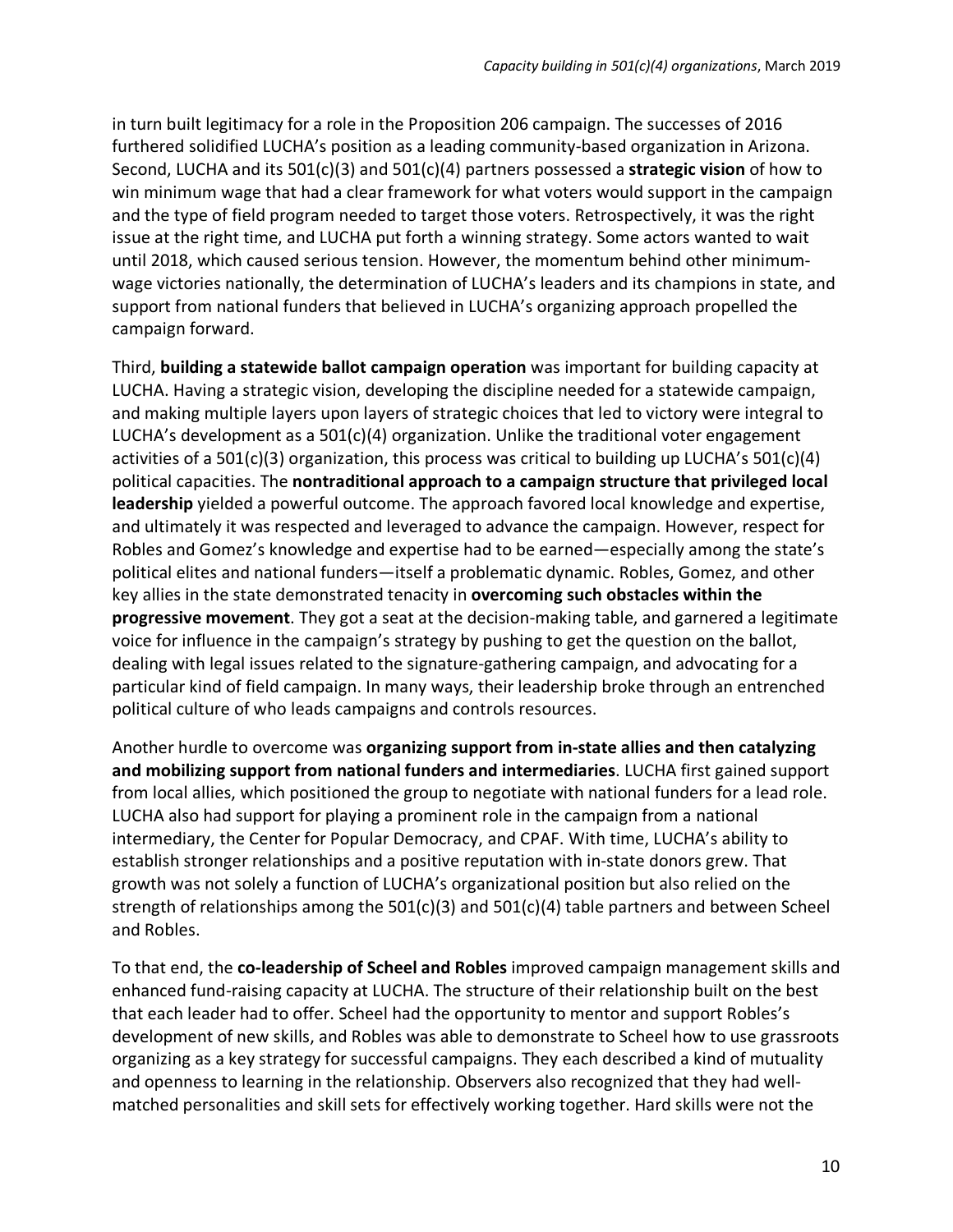only important elements; compatible personalities for working together also made a difference. One respondent said, "This worked really well" and built confidence in locally rooted talent to lead major statewide campaigns, which challenged the notion that outside consultants should run these kinds of campaigns.

Last, LUCHA **organized and ran a field campaign with people of color at the center**. LUCHA's relationships are rooted in constituencies of color and in low-income communities. It was not just stories or images of people affected, but the organizers shared common identities and experiences with the voters they were trying to connect with. This ended up being an important factor that supported LUCHA and the campaign's success in building infrastructure and momentum. Reflecting on the campaign, Robles commented:

*"We have to be able to have people who know how to talk to our communities, who know how to organize in different parts of the state—people from the neighborhoods from which they come. The easiest way to get people engaged in our political process is to have people from their own communities talk to them. We've seen campaigns that have come in and brought in outside consultants with outsiders—people who did not live here—and they would organize for three or four months and then go back home. We wanted to ensure that the people working for Prop 206 would stay here and continue to organize toward building that statewide capacity, which is our end goal."*

#### *Capacity shifts*

 

In order to assess change, we asked respondents to share observations of LUCHA's capacity before and after the Proposition 206 campaign. The observations are grouped below using the organizational capacity variables identified during the first phase of this project (Table 1), and ordered based on qualitative accounts of LUCHA's pre- and post-campaign capacities. Table 2 on the next page indicates shifts in capacity and the level of growth described.<sup>6</sup>

<sup>&</sup>lt;sup>6</sup> This framework was developed using grounded theory and qualitative analysis of respondents' perspectives on organizational growth and change. Using this framework, future research and capacity assessment could incorporate a quantitative analysis of the nine variables.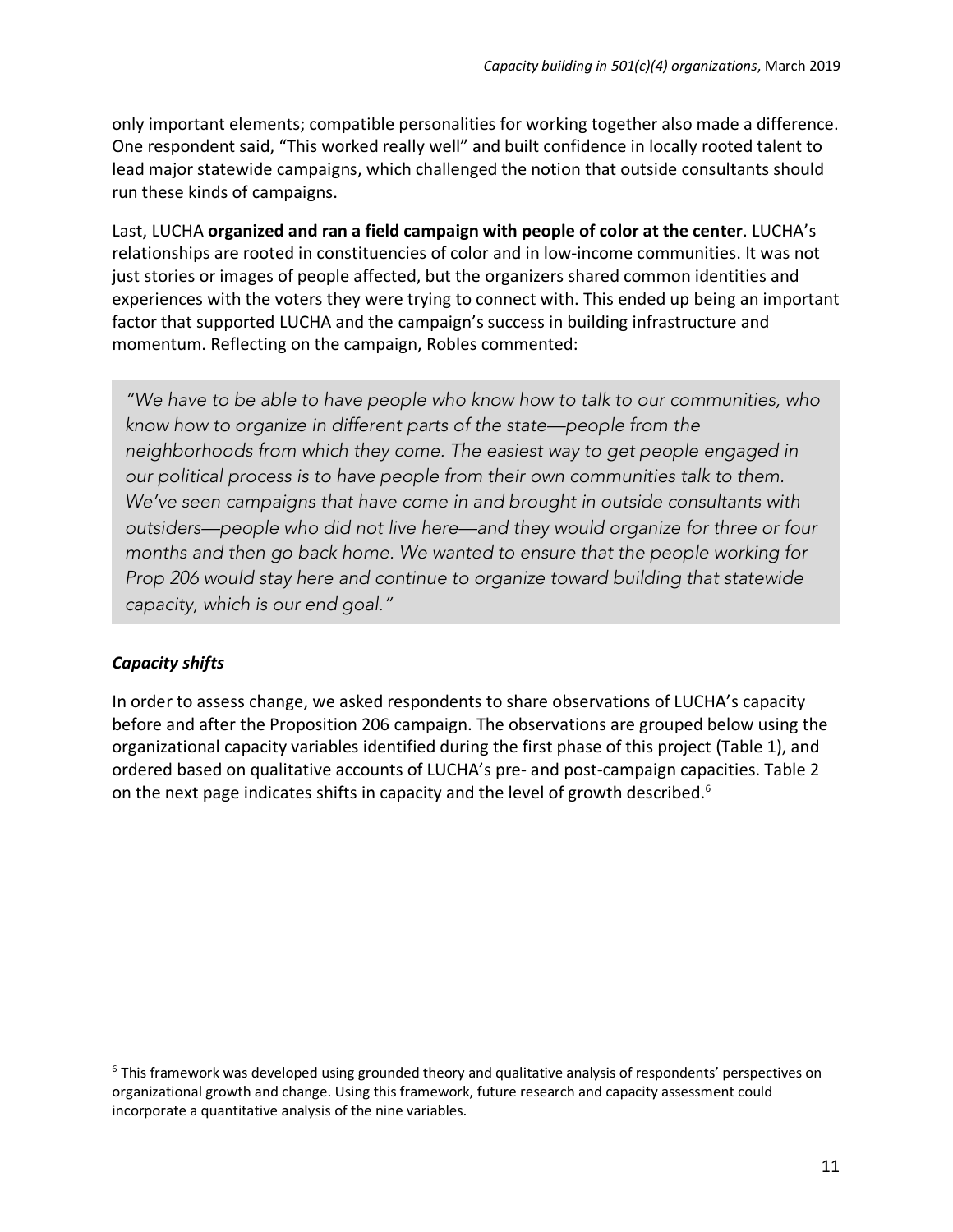|                 | Significant growth                                                             |          |
|-----------------|--------------------------------------------------------------------------------|----------|
| 1.              | Organizational leadership                                                      | Internal |
| 2.              | Influence and relationships with state<br>decision makers and political elites | External |
| 3.              | Campaign management                                                            | Internal |
| Moderate growth |                                                                                |          |
| 4.              | Ability to fund-raise                                                          | Internal |
|                 | 5. Coalition building                                                          | External |
| 6.              | Constituency                                                                   | Internal |
| 7.              | Staff management/human resources                                               | Internal |
| 8.              | Communications                                                                 | Internal |
| 9.              | Ability to influence legislation                                               | External |

*Table 2: LUCHA's Capacity Shifts across Variables*

The Proposition 206 campaign facilitated significant growth in three capacities.

### **1. Organizational leadership**

### **2. Influence and relationships with state decision makers and political elites**

### **3. Campaign management**

*1. Organizational leadership:* Among the nine capacity variables, LUCHA showed the strongest growth in organizational leadership, facilitated in large part by the structure of the campaign. Co-leadership of Robles and Scheel as campaign managers, with Gomez leading LUCHA in Robles's absence proved to be a remarkable partnership. Scheel's political expertise and longtime experience in running statewide campaigns aligned well with Robles and Gomez's connections with key constituencies and their experience in grassroots organizing and leadership development.

Interviewees described substantial growth in the leadership ability of LUCHA's two principals, Robles and Gomez. The skills that Robles and Gomez strengthened during the campaign include those that are especially important to 501(c)(4) organizations and leaders: delegation; budgeting and fund-raising; campaign management; media and communications; management of legal challenges; the ability to assess and navigate the political environment vis-à-vis campaign goals; and the ability to develop statewide campaign strategies. Both Robles and Gomez demonstrated effective organizational and political leadership as well as the hard skills needed for statewide campaign work that built their credibility among peer institutions in Arizona's progressive community and among local decision makers. All of that laid the foundation for leadership in new campaigns after the 2016 election.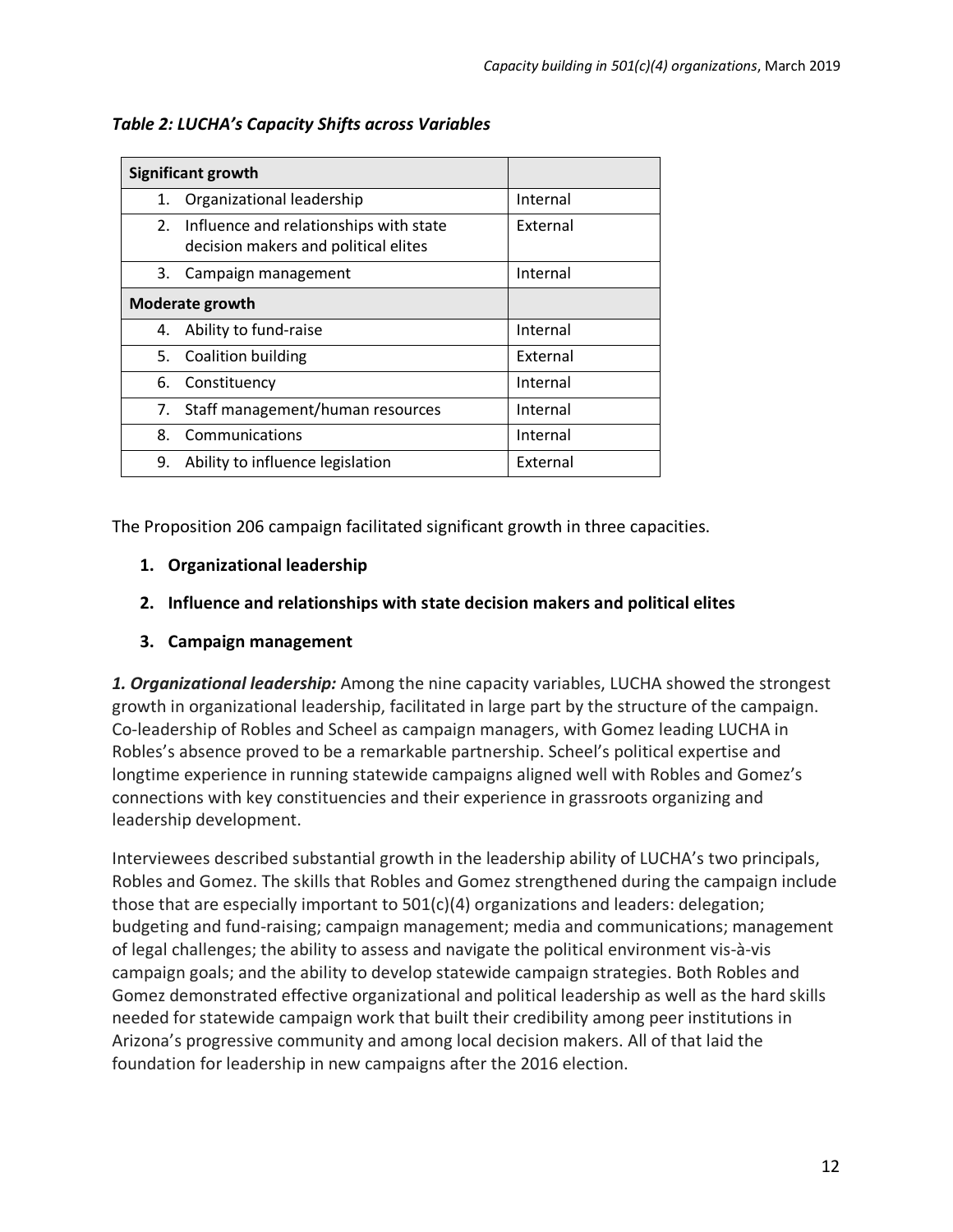Respondents recounted how LUCHA's leadership grew throughout the organization. That growth was the result of LUCHA's commitment to leadership directly from the community. LUCHA recruited and trained local volunteers and then hired several as organizers. Implementing such an approach through the campaign enabled LUCHA to develop new organizational leadership, expand its constituent reach, and begin to strengthen its organizing presence in new communities like Tucson and Pinal County.

*2. Influence and relationships with state decision makers and political elites:* Consistent with its growth in organizational leadership, the Proposition 206 campaign supported LUCHA's growing capacity for building relationships and increasing its influence among political elites. Two aspects of LUCHA's organizational activity demonstrate that aspect of building power: (1) improvements in LUCHA's reputation and credibility among state political elites—especially allies, coalition partners, and Democratic Party leaders—and (2) LUCHA's ability to execute an organizing model that mobilized key constituencies beyond one location.

LUCHA's relationships with and influence among state political elites improved. LUCHA had a strong, growing, and positive reputation going into the campaign. From that position, LUCHA advocated for its field strategy as a core component of the campaign. The strategy focused on low-propensity and new voters as well as on training and expanding its organizing staff. As a result of that orientation and LUCHA's unyielding commitment to the strategy, LUCHA influenced a new kind of conversation in the state about how to run campaigns. This resulted in a more powerful relationships across coalition partners and allies. Working in partnership with Scheel, Robles navigated the often politically volatile terrain of the progressive infrastructure and built support and confidence among donors and key allies within the campaign. Likewise, Gomez led LUCHA's effort to train and mobilize grassroots leaders—especially at key points in the campaign such as the signature gathering, for press conferences, and during the get-out-the-vote phase.

As LUCHA flexed its organizing and political muscle throughout the phases of the Proposition 206 campaign, its credibility expanded. LUCHA became known as an effective grassroots community organization, evidenced by how respondents described the organization's power to execute and deliver the campaign victory. Some of LUCHA's power-building capacity existed prior to the Proposition 206 campaign. As one respondent said, the campaign itself enabled LUCHA to showcase its ability to "run [the] field and . . . build a structure that wins." Likewise, the organization grew its strategic capacity for an inside-outside strategy. The campaign enabled LUCHA and its leaders to test its organizing model and show the model's success, which reinforced its position as an organization capable of running statewide campaign strategies.

LUCHA's ability to plan and deliver an inside-outside strategy was strengthened in two key ways. Its outside strategy—the ability to pressure government and change policy through organizing and direct action—was already strong. Through the campaign, LUCHA further built its field program by cultivating and training new leaders and new organizers and expanding to new geographies. The organization's leaders also recognized the need for core organizational supports to enhance its inside strategy—the ability to pressure government and change policy from within by way of traditional methods of lobbying, relationship building with legislators,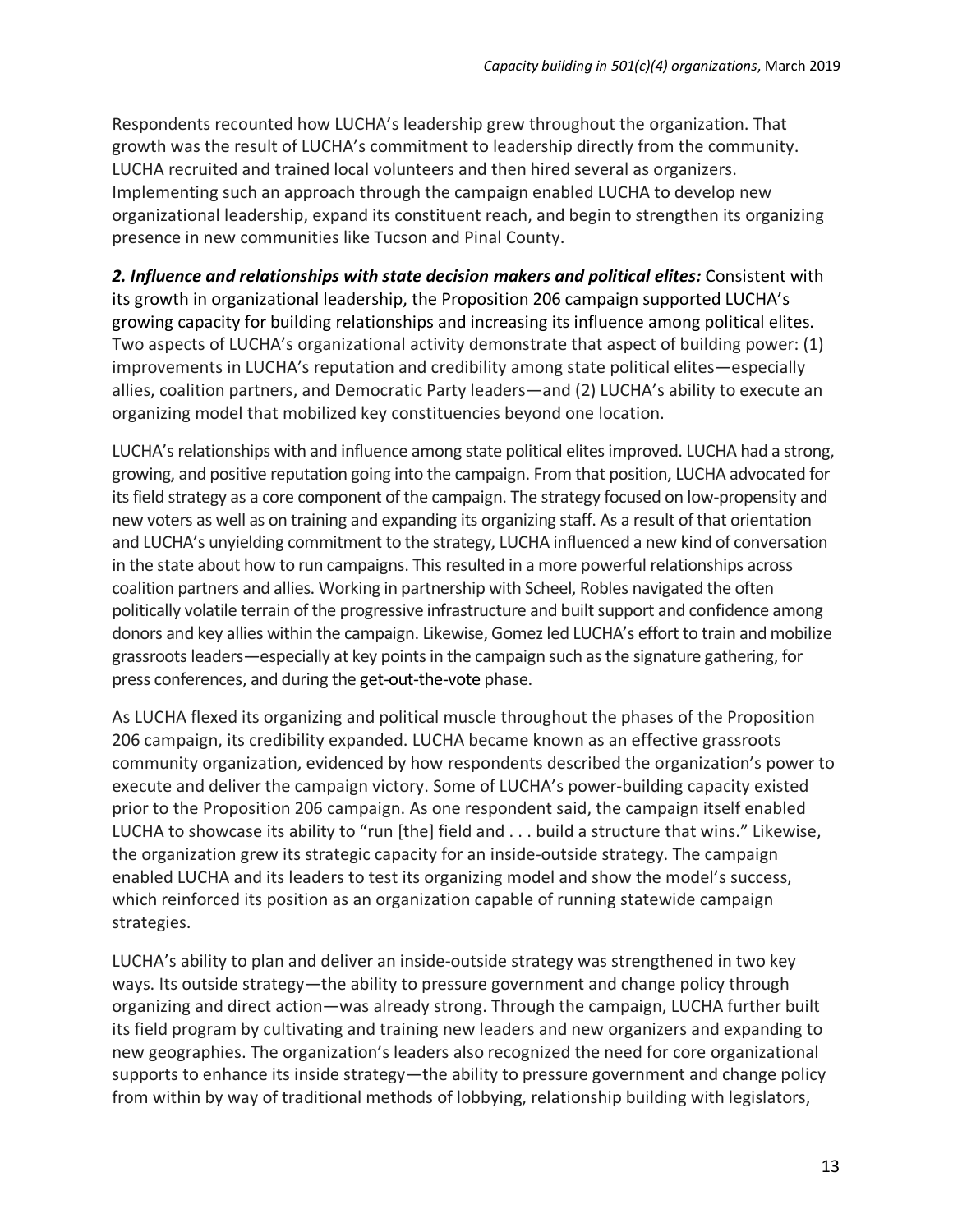and issue advocacy. For example, after the Proposition 206 campaign win, LUCHA secured two lobbyists to support strategic analysis of legislative advocacy. LUCHA also implemented more infrastructure and planning around legal issues including capacity to handle legal challenges by the opposition.

As a result of the Proposition 206 campaign, LUCHA has improved its reputation as a community-based organization with the power to run—and win—electoral campaigns. It is not clear how much of this growth is a specific function of the ballot victory or the organization's increase in size and expanded scope of organizing or its new relationships with state and national donors. Each element contributed to how respondents viewed LUCHA's increased capacity to build power. As one respondent commented, "The outcome was fantastic not only because we passed the initiative but, I think LUCHA has been tremendously elevated by [Tomas's] leadership profile in the community and across the state."

*3. Campaign management:* An organization's ability to strategize, implement, and successfully execute a well-managed campaign is a critical skill for  $501(c)(4)$  organizations engaged in electoral and legislative organizing. Across the interviews, respondents commented on how LUCHA's capacity for campaign management grew. In particular, the following skills were described as important to the campaign's success and its leadership's ability to manage the campaign effectively: scenario planning and strategy; budgeting; general procedures for scheduling and conducting events; preparing briefing sheets; planning and implementing media strategy; and coordinating polling and message development. In the Proposition 206 campaign, those campaign management skills were especially important for LUCHA to master at the statewide level. The well-matched partnerships between Robles, Scheel, and Gomez contributed to LUCHA's ability to acquire necessary skills and to implement them well across the phases of the campaign. The Proposition 206 campaign integrated the building of a locally rooted, field-driven grassroots campaign with traditional methods of campaign planning, fundraising, and communications. The experience of that integration process was a key ingredient in LUCHA's stronger electoral infrastructure, yet interviewees acknowledge there remains room for growth.

The Proposition 206 campaign also facilitated growth in six other capacities.

- **1. Ability to fund-raise**
- **2. Coalition building**
- **3. Constituency**
- **4. Staff management**
- **5. Communications**
- **6. Ability to influence legislation**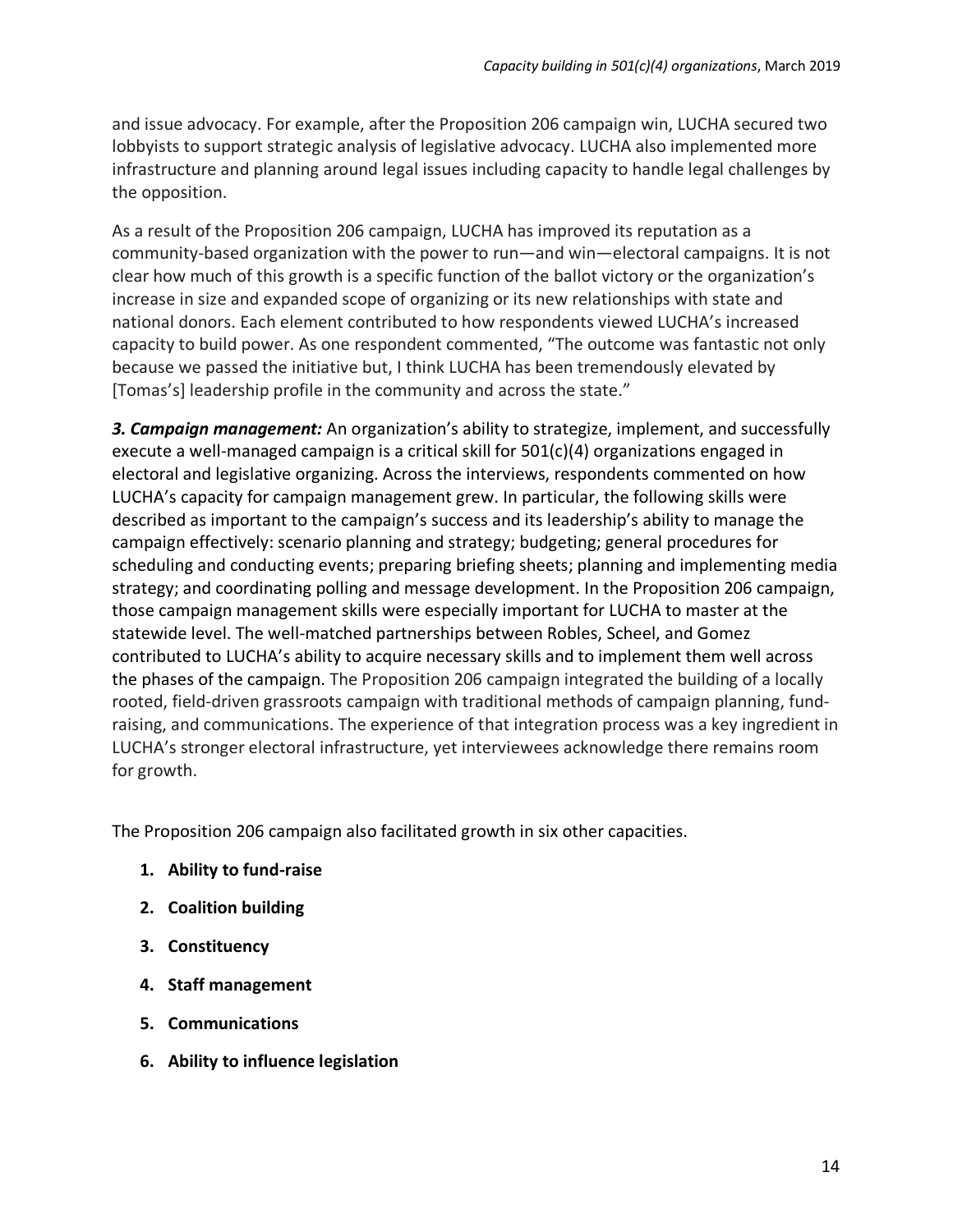Respondents generally described those capacities as better than before the campaign but needing continued development to move LUCHA to a stronger position as a powerful statewide grassroots organization.

*1. Ability to fund-raise:* Fund-raising for a statewide ballot campaign required new kinds of relationships as well as attention to the politics of local-to-national fund-raising. Robles and Gomez had to be responsive to national funder interests and demands while balancing local interests, priorities, and community knowledge that was not necessarily understood by state and national funders. In addition to developing relationships with national funders, LUCHA grew its dues-paying membership base and increased visibility with in-state funders, even if those donors did not yet support the organization or agree with its strategy. By building up such relationships and demonstrating how and why funders should invest in Arizona, LUCHA has been able to leverage those relationships for broader, statewide work.

*2. Coalition building:* There is a relationship between how LUCHA grew as an individual organization through the Proposition 206 victory and the new capacity of the state's progressive infrastructure. As LUCHA has increased its capacity and reputation for larger campaigns, the progressive infrastructure also benefited from the win and from the campaign experience. As one respondent noted, other groups "saw firsthand what [LUCHA] could do, and they have more respect for [LUCHA's] capacity, ability, and talent." LUCHA's developing capacity for coalition partnerships is also a function of the organization's ability to build power. As stated earlier, the organization's standing increased among other community-based organizations, political elites, and allies such as local labor unions, and national funders. With that, respondents pointed to new relationships of trust and partnership in coalition, greater respect for LUCHA's talent and abilities, and new recognition of its capacity for organizing and campaign success. It is also possible that LUCHA's alignment with state coalitions facilitated the organization's growing relationships with public officials.

*3. Constituency:* Prior to the campaign, LUCHA possessed a high capacity for organizing Latino constituencies and for engaging members in Phoenix. Interviewees observed certain increases in that capacity, including the ability to turn out large numbers of people to events and expand the constituency of low-propensity and new voters. Investments in organizing staff propelled LUCHA's growth in that capacity, which facilitated stronger constituency outreach and base building. After the campaign—and with funding for organizing staff—LUCHA has been able to deepen its membership-building strategies—especially by following up with interested people beyond initial voter contact and by recruiting members interested in advocacy, not just direct service. With the experience of the ballot campaign, LUCHA also has the ability to expand in new communities, like Tucson and Pinal County.

*4. Staff management and human resources:* Campaigns reveal what resources organizations need in order to achieve campaign goals and keep the organizations viable through each cycle. Campaigns also can deplete resources during mobilization and get-out-the-vote phases. LUCHA's leaders and volunteers developed a new discipline for running electoral campaigns. They acquired critical skills for running campaigns, and they built on their existing field capacities for grassroots organizing and voter mobilization. The Proposition 206 campaign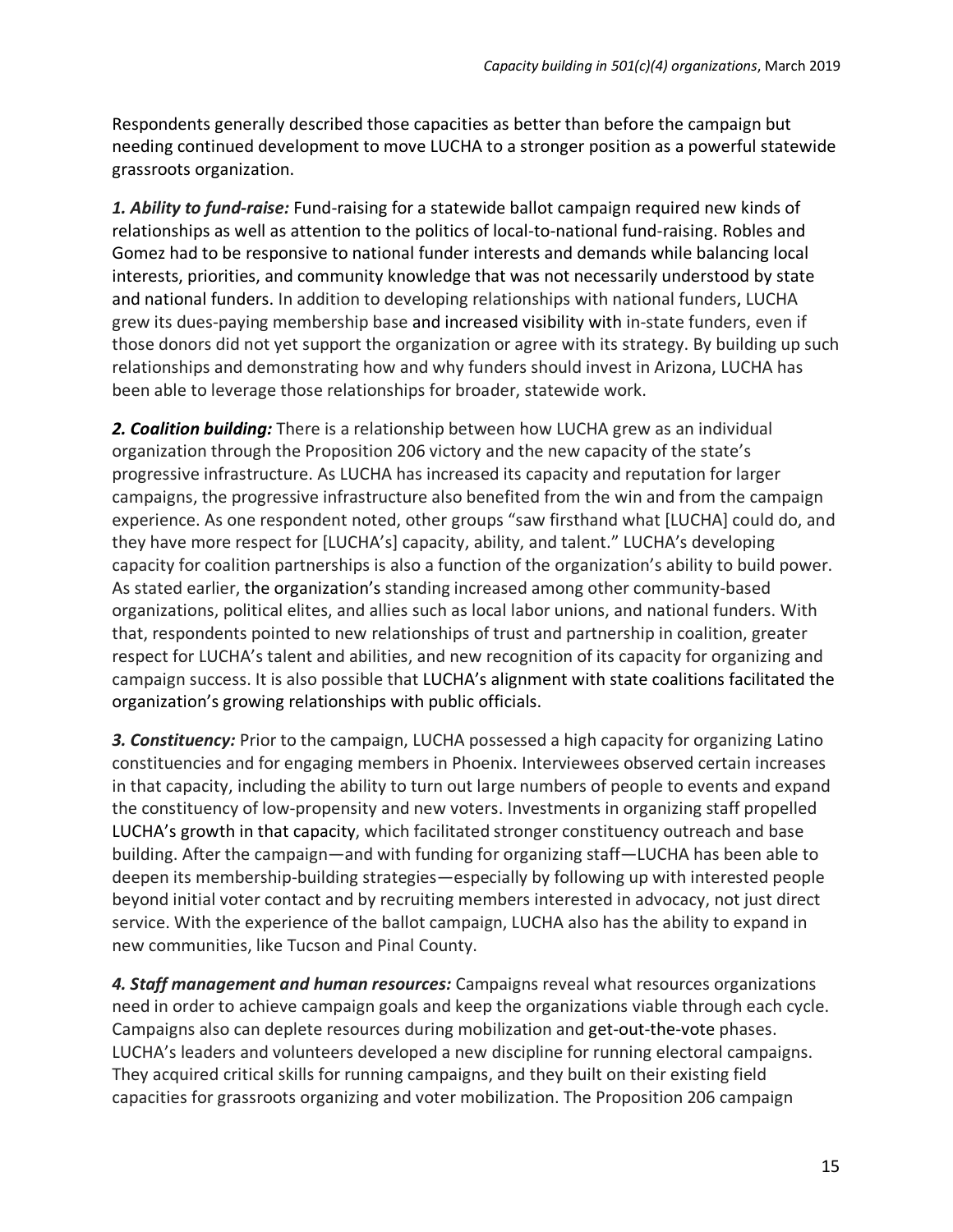experience also enabled Robles and Gomez to discern where LUCHA still had to shore up core management capacities: those internal structures and functions that could improve management and operations and that could support successful organizing campaigns. Those capacities included budgeting and accounting, human resources processes, and contingency planning for legal issues. LUCHA now has many of its core human resources components in place with support from consultants and by structuring midlevel management that can oversee organizing staff so as to free up time for Robles and Gomez to focus on executive leadership functions like strategy planning, fund-raising, and the building of external political relationships.

*5. Communications:* During campaign cycles, 501(c)(4) organizations typically are able to bolster resources for targeted communications—especially with support from paid consultants, national funders, and in-state funders that want to help the campaign succeed. LUCHA benefited from such an infusion of resources and support from Scheel in running a successful communications operation. However, like many grassroots organizations, that capacity tends to go away in nonelectoral cycles. After the Proposition 206 campaign, communications capacity remains an organizational gap at LUCHA. Respondents said that LUCHA's communications expertise has become somewhat stronger because of the campaign and that the organization has experience organizational learning in that area. Respondents inside and outside the organization also agreed, though, that LUCHA's communications capacity is not where it must be. They identified core communications tasks like messaging, polling, and forecasting, as well as data management, online list building, and other digital work as areas for continued investment and growth.

*6. Ability to influence legislation:* Having influence during legislative cycles is a core element of high-capacity 501(c)(4) organizations. Influence indicates an organization's ability to affect both policy outcomes and the state of governing power. To achieve influence, an organization has to have an explicit legislative strategy and a robust infrastructure with skilled staff for managing and executing policy change tactics. The extent to which the Proposition 206 campaign helped increase LUCHA's ability to influence policy making remains to be seen, but the campaign laid the groundwork for LUCHA's current legislative strategy. That strategy includes defensive policy campaigns such as the organization's work to prevent caps on the newly passed minimum wage and a repeal of the measure's paid-sick-time provision, both of which opposition leaders attempted to push through the legislature in 2017 and 2018. The strategy also includes the development of an integrated and proactive strategy focused on economic justice policy change.

Since 2016, LUCHA has implemented more substantial tactics such as (1) sponsoring lobby days that bring members to the capitol to meet with legislators and cultivate new relationships, (2) employing full-time lobbyists, and (3) supporting agenda setting by moving and sponsoring new policies like the AZ Fair Workweek Act (HB 2227). The organization has canvassed in key legislative districts, created digital ads and raised money for them, and mobilized its base for direct actions. Those tactics combine traditional advocacy strategies with the hallmarks of LUCHA's grassroots organizing strategies—particularly developing leadership among young people of color in holding public officials accountable. Robles and Gomez report that the time spent on those activities has demonstrated how important it is for community groups to be